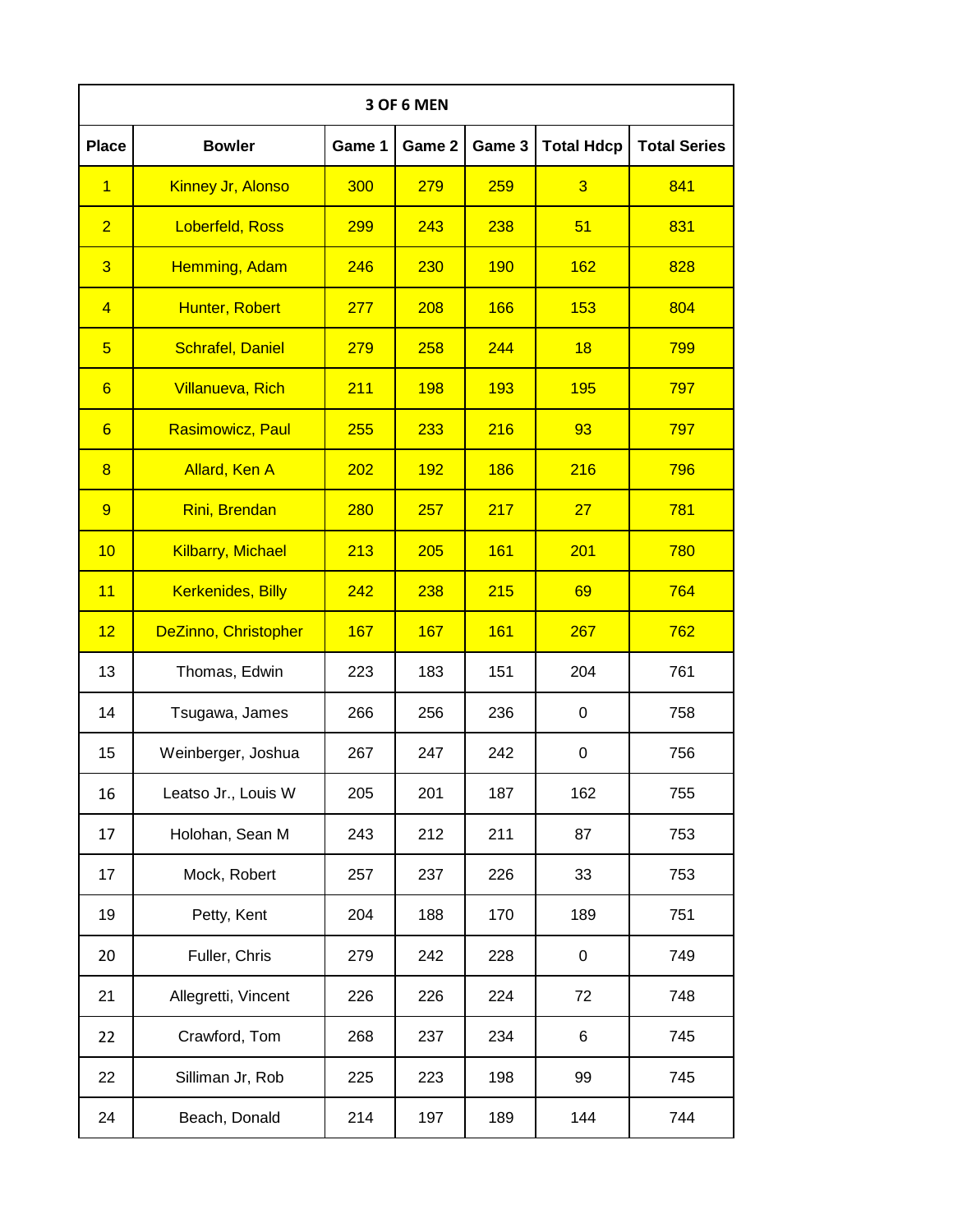| 24 | Hafler, Corey         | 214 | 183 | 173 | 174 | 744 |
|----|-----------------------|-----|-----|-----|-----|-----|
| 24 | Lando, Chad           | 205 | 204 | 200 | 135 | 744 |
| 27 | Heinz, William        | 247 | 236 | 228 | 30  | 741 |
| 28 | Barnes, Jason         | 244 | 226 | 216 | 54  | 740 |
| 28 | Bressi, Joe           | 223 | 202 | 198 | 117 | 740 |
| 30 | McLaughlin, Mike      | 250 | 236 | 214 | 39  | 739 |
| 31 | Kantrow, Fred         | 235 | 215 | 204 | 84  | 738 |
| 31 | Neddle, Craig         | 235 | 191 | 186 | 126 | 738 |
| 33 | Messina, Bert         | 260 | 212 | 198 | 66  | 736 |
| 34 | Weinberg, Jeffrey     | 232 | 204 | 173 | 126 | 735 |
| 34 | Yaeger, Tim           | 268 | 246 | 221 | 0   | 735 |
| 36 | Barreto, Jose         | 178 | 173 | 170 | 213 | 734 |
| 37 | Petrizzi, John        | 224 | 222 | 221 | 63  | 730 |
| 38 | Scannell, Kevin       | 278 | 226 | 216 | 6   | 726 |
| 39 | Adisano-Sessa, Joseph | 262 | 223 | 213 | 27  | 725 |
| 39 | Winters, Mead         | 211 | 189 | 169 | 156 | 725 |
| 41 | Geyer, Terry          | 243 | 227 | 227 | 27  | 724 |
| 41 | Piechowski, Brian     | 183 | 174 | 157 | 210 | 724 |
| 43 | Grayson, Demone       | 233 | 226 | 204 | 60  | 723 |
| 44 | Campbell, Derick      | 170 | 147 | 143 | 261 | 721 |
| 44 | Engle, Jim            | 167 | 159 | 149 | 246 | 721 |
| 44 | Gruber, Eddie         | 244 | 208 | 203 | 66  | 721 |
| 47 | Alexander, Marcus     | 259 | 234 | 227 | 0   | 720 |
| 47 | Fishbein, Stewart     | 211 | 200 | 192 | 117 | 720 |
| 49 | Mejia Moran, Liam     | 202 | 171 | 159 | 186 | 718 |
| 49 | Scheib, Paul          | 216 | 206 | 203 | 93  | 718 |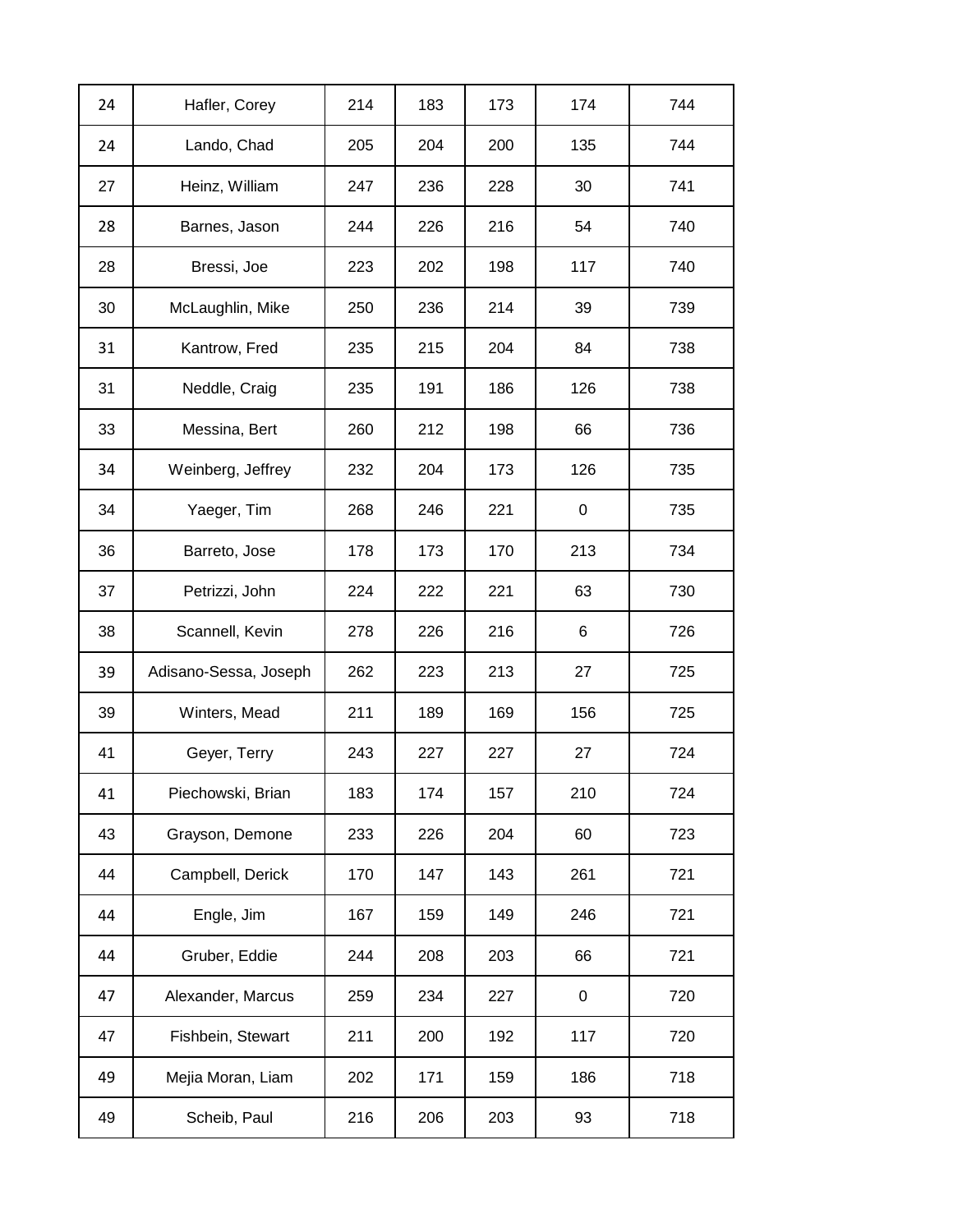| 51 | Findley, Michael       | 170 | 166 | 158 | 222 | 716 |
|----|------------------------|-----|-----|-----|-----|-----|
| 52 | Gasiorek, Ed           | 266 | 184 | 184 | 81  | 715 |
| 52 | Rodriguez, Rafael      | 214 | 167 | 163 | 171 | 715 |
| 54 | Perry, Rod             | 203 | 195 | 191 | 120 | 709 |
| 55 | Macbain, Mark          | 236 | 223 | 222 | 27  | 708 |
| 56 | Deangelis, James       | 179 | 158 | 153 | 213 | 703 |
| 57 | Beckesh, Craig M       | 190 | 167 | 162 | 183 | 702 |
| 58 | Connors-Ehlert, Ronald | 234 | 232 | 217 | 18  | 701 |
| 59 | Higgins, Michael       | 237 | 225 | 223 | 15  | 700 |
| 60 | Oh, Jason              | 180 | 178 | 176 | 165 | 699 |
| 60 | Parsons, Bryan         | 235 | 195 | 188 | 81  | 699 |
| 62 | Salvador, Michael      | 205 | 204 | 180 | 108 | 697 |
| 63 | Hartman, Tom           | 194 | 178 | 175 | 147 | 694 |
| 64 | Crenshaw, George       | 199 | 183 | 182 | 129 | 693 |
| 64 | Rodriguez, Pete        | 211 | 191 | 177 | 114 | 693 |
| 64 | Sloane, Patrick        | 192 | 184 | 179 | 138 | 693 |
| 67 | Egan, Gene             | 214 | 205 | 198 | 75  | 692 |
| 68 | Reiter, Mark           | 177 | 173 | 158 | 183 | 691 |
| 69 | Hawkins, Keith         | 201 | 182 | 178 | 129 | 690 |
| 70 | Adisano-Sessa, Dennis  | 211 | 171 | 168 | 135 | 685 |
| 71 | Bartlett, Perry        | 193 | 181 | 177 | 129 | 680 |
| 72 | Allard, Ross A         | 160 | 132 | 132 | 255 | 679 |
| 73 | Rimerman, lan          | 254 | 213 | 200 | 9   | 676 |
| 74 | Cole, Pete             | 180 | 180 | 168 | 147 | 675 |
| 75 | Golba, Nick            | 214 | 201 | 187 | 72  | 674 |
| 75 | LaFata, Giacomo        | 202 | 201 | 193 | 78  | 674 |